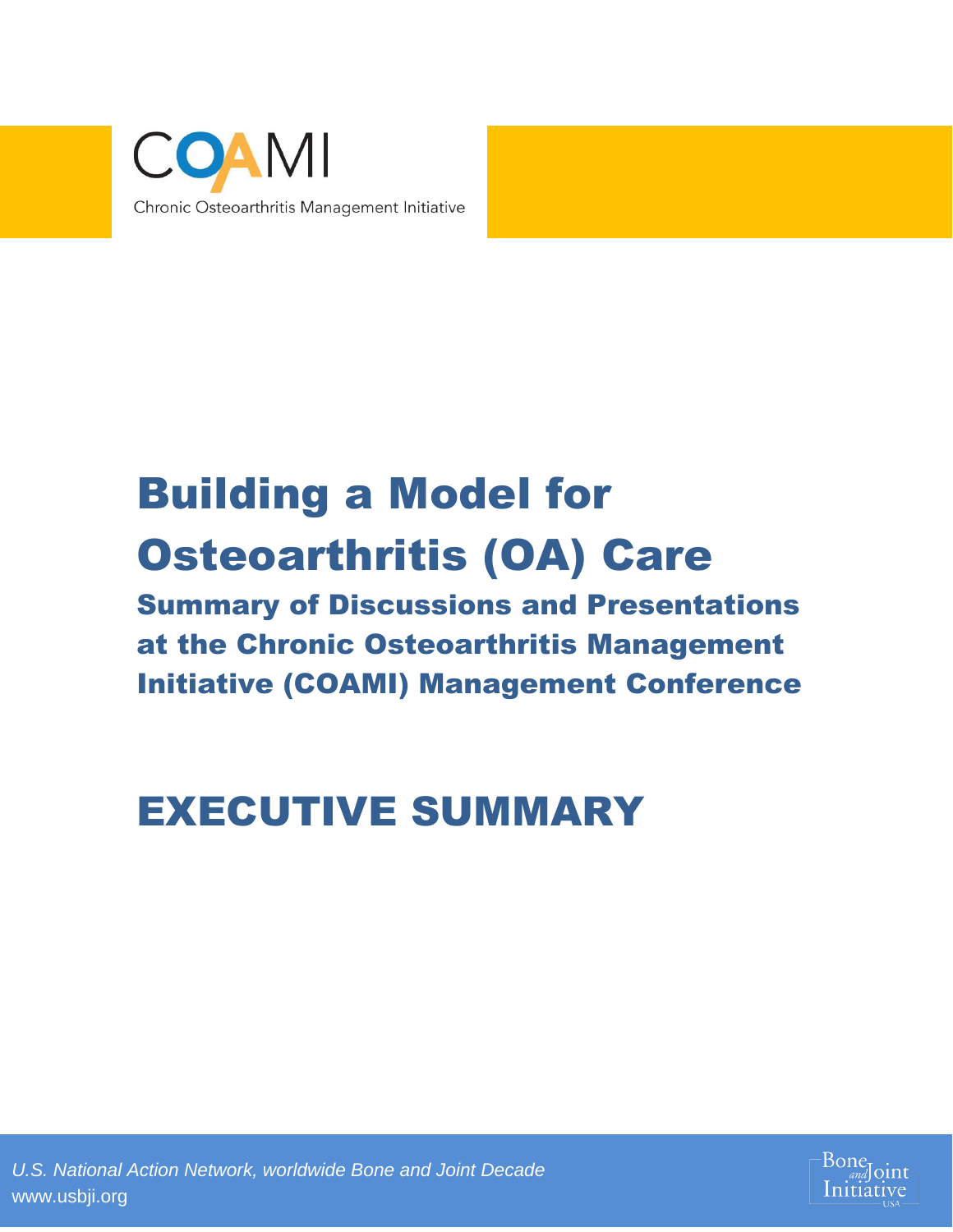*he conversation between patient and doctor was rushed but efficient, following a familiar pattern. After all, the pair had been meeting in 20-minute intervals for years, gradually bringing the patient's diabetes under control — a success story. T*

*But in all those visits over all those years, the otherwise astute doctor had never asked about her patient's joint pain, nor had her team of medical assistants, nurses, and physician assistants. No member of the care team had ever asked; nor had the patient ever volunteered the crucial information that he couldn't fathom following the doctor's instructions to be more physically active to keep his weight under control.* 

*The reason was worsening pain in first one knee, then both. The patient had not mentioned his increasingly painful knees for a number of reasons. First, he saw his diabetes — and other problems, such as a family history of heart disease — as far more immediate threats to his health. Diabetes and heart disease were the health problems that could potentially be fixed or at least controlled by his doctor, he thought. But his painful knees? That was just part of aging, wasn't it? Eventually, he'd probably have to have a knee replaced, or maybe both, like many people he knew. But what was the hurry? The surgery and convalescence sounded painful more painful than struggling across a room, or out of a chair. Sure, he wasn't moving around very well. But what could anyone really do about it?*

#### **The Burden of Osteoarthritis and Common Co-Occurring Conditions**

This scenario and the assumptions of both patients and providers are all too common. Instead of routine screening that provides early alerts to patients and physicians about the possible presence of osteoarthritis (OA), followed by a systematic exploration of strategies to reduce pain and preserve or increase function, patients and providers often have their first conversations about joint pain when the joint is damaged enough to require surgical replacement. Indeed, the number of annual knee replacements has doubled over the last decade, but the rate has increased even more among younger patients under the age of 65. OA is the leading cause of knee replacement surgery, but also affects other joints and is the most common form of arthritis, affecting as many as 27 million Americans in 2008.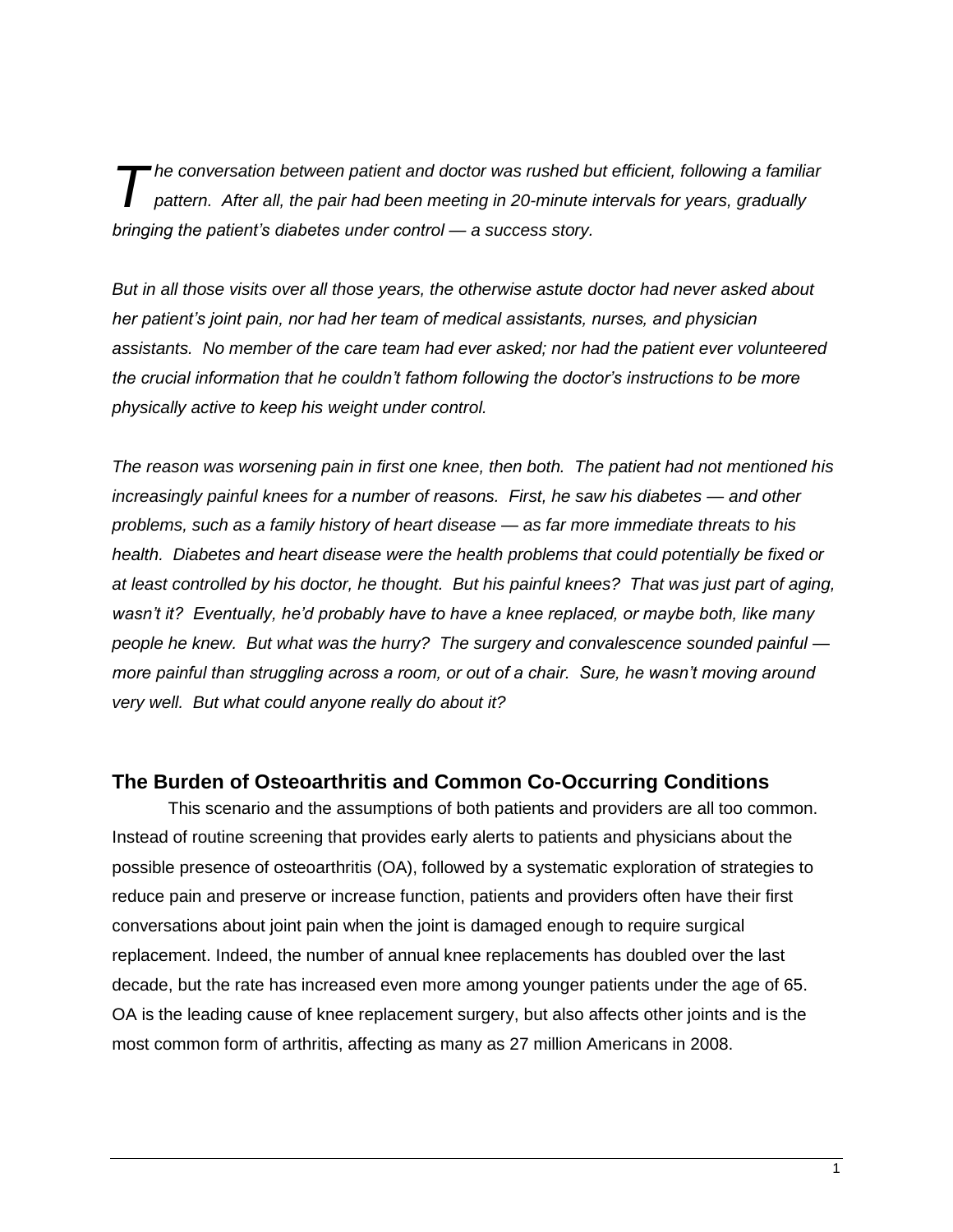Fueled by common risk factors that include obesity, occupational and sports injuries, sex, and family history, OA and other forms of arthritis lead the top 10 causes of disability, outpacing back or spine problems, heart trouble, lung and respiratory problems, and diabetes. Yet OA and arthritis are not only a cause of disability in their own right. They also amplify the impact of limitations caused by other chronic diseases, with which they so often co-occur. Eighty-eight percent of those who report arthritis have at least one other physical or mental comorbidity — most commonly obesity, heart disease, and/or diabetes.

The prevalence of co-morbidities has many important implications for how and where OA is screened, diagnosed, and treated. For example, a quarter of primary care visits are related to OA, and most OA patients (whether they have been diagnosed with OA or not) are seen in primary care settings.

Another consequence of co-morbidities is that OA can complicate the prevention and treatment of other chronic diseases. For example, the pain and loss of function from OA can undermine many patients' ability to follow lifestyle recommendations regarding physical activity that would help address both OA symptoms *and* risk factors for diabetes and heart disease. Patients thus find themselves in a spiral in which pain and joint degradation reduce their physical activity, leading to weight gain and increased risks for heart disease and diabetes; weight gain and decreased activity also lead to further joint pain, resulting in further loss of function and mobility.

### **The Chronic Osteoarthritis Management Initiative (COAMI)**

In 2012, the Chronic Osteoarthritis Management Initiative (COAMI) issued a Call to Action to begin exploring a more coordinated and proactive approach to preventing and treating OA, intervening earlier and more effectively — and in closer alignment with the approach to preventing and managing other chronic conditions. With that goal in mind, a September 2013 meeting convened both founding and new COAMI members to identify the elements of a model of care for OA. COAMI members include representatives of a variety of health care disciplines and patients. As they deliberated over how to accomplish the above goal, participants were asked to consider disparities in sex/gender, race and ethnic origin.

### **Assessing OA Guidelines, Recommendations, and Outcomes**

Joanne Jordan, MD, MPH, Professor of Medicine and Orthopaedics at the University of North Carolina's Thurston Arthritis Research Center and COAMI Chair, worked with colleagues to prepare for the USBJI/COAMI an annotated bibliography of guidelines and recommendations on the management of OA. An extensive literature review and rigorous screening process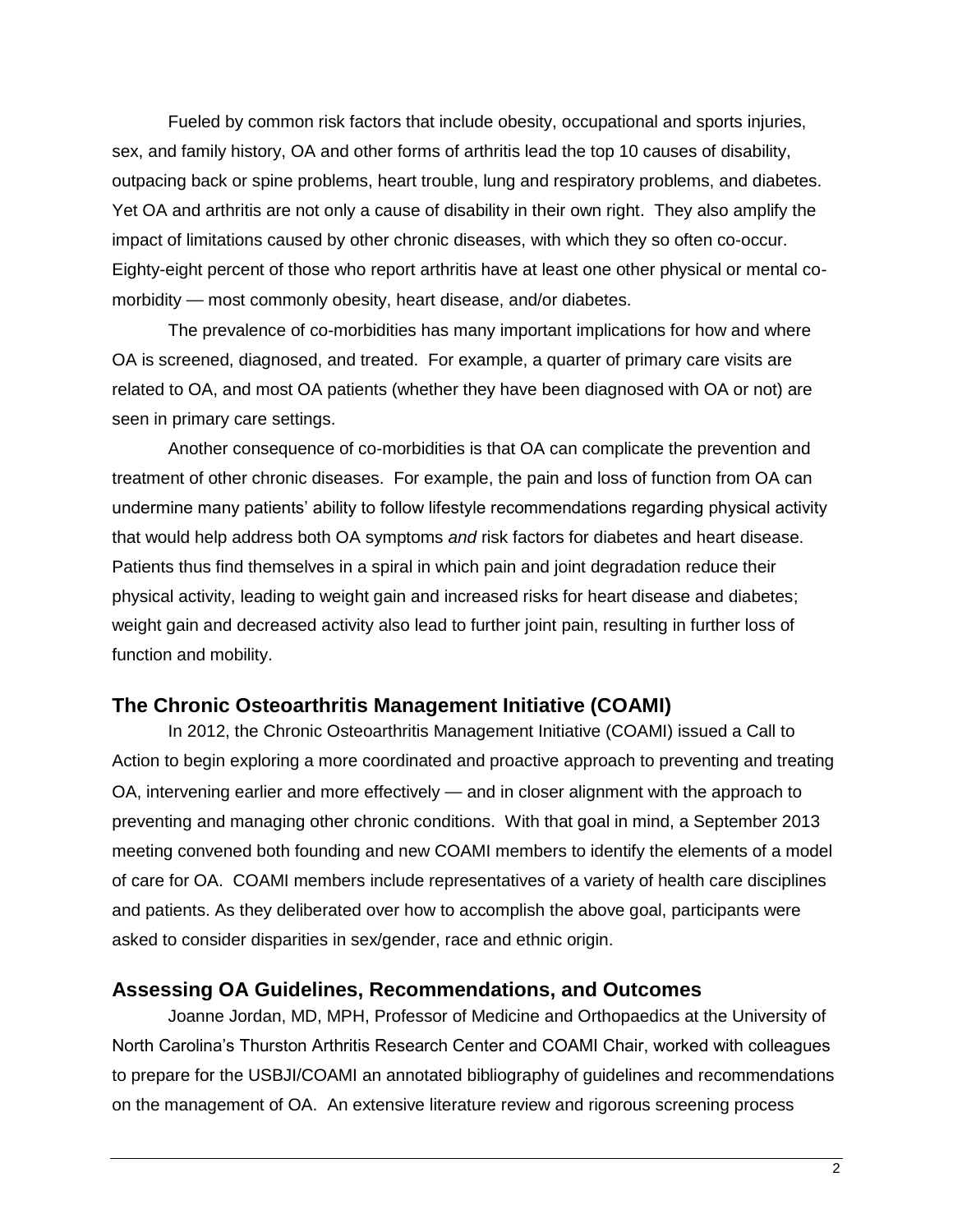yielded several areas where current recommendations and guidelines offer general consensus: education and self-management, exercise and weight loss, use of assistive devices, alternative/complementary approaches, surgical interventions, and pharmacologic interventions.

Despite the consensus revealed by the review, few of these recommendations are implemented in any systematic way, rendering them largely ineffective. Dr. Jordan noted that future research should focus on dissemination and implementation of the consensus guidelines. COAMI meeting participants also offered suggestions for making the existing recommendations and guidelines more useful and specific.

#### **Summary Recommendations from a Systematic Review of Recommendations and Guidelines for the Management of OA**

- Provide or refer patients to self-management programs.
- Provide education, regular contact to promote self-care, joint protection strategies, and individualized treatment plans.
- Advise patients to engage in low-impact aerobic exercise and, if overweight, to lose weight.
- Consider range of motion, flexibility, endurance, and strengthening exercises, exercise combined with manual therapy, and PT/OT referral.
- Recommend walking aids and assistive devices to improve Activities of Daily Living (ADLs).
- Discuss thermal modalities for hand, knee and hip OA.
- Joint replacement is recommended for appropriate patients.
- Arthroscopy with debridement is not indicated for symptomatic OA.
- For pharmacologic management of OA:
	- o First line: acetaminophen/paracetamol
	- o Second line: topical capsaicin, and topical or oral NSAIDs (with appropriate risk stratification)
	- $\circ$  Refractory symptoms: consider tramadol, opioids, or possibly duloxetine
- Intra-articular therapy
	- o Use IA corticosteroids for hip or knee OA
	- o Consider IA hyaluronans for knee OA in select patients

The Annotated Bibliography of OA Guidelines and Recommendations team included: Joanne Jordan, MD, MPH; Amanda E. Nelson, MD, MSCR; Kelli D. Allen, PhD; Yvonne M. Golightly, PT, MS, PhD; and Adam P. Goode, PT, DPT, PhD.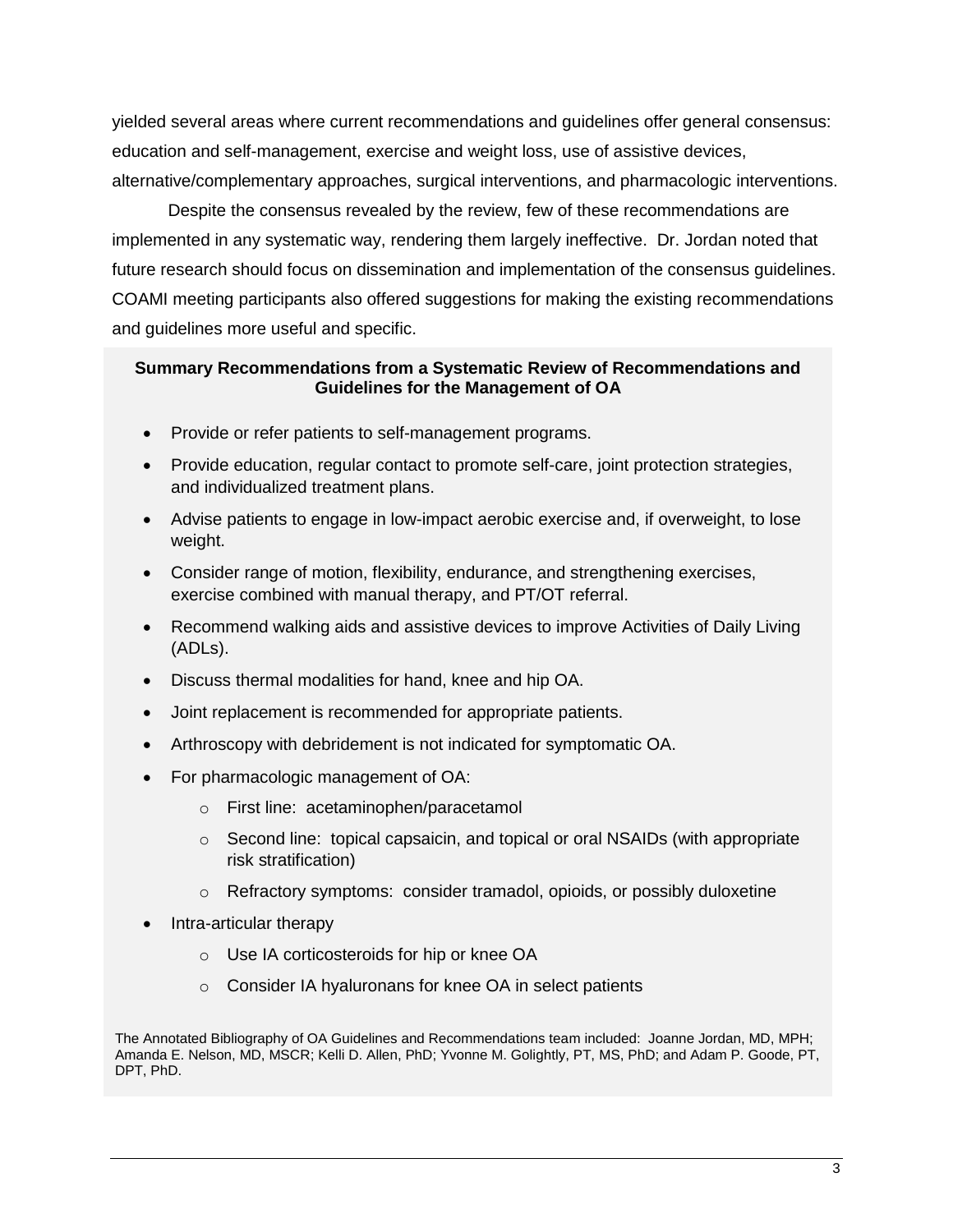Dr. Jordan also shared findings from a similar review of patient-centered clinical outcome measures for OA management that is still in draft form. The team in this case sought out measures that would be useful in primary care settings (in which over half of patients with OA are seen), as well as with specialists who are likely to see patients with OA due to common co-morbidities. These include endocrinologists, cardiologists, and oncologists.

Criteria for inclusion in this review included assessing whether the measures were both feasible to implement in these settings (e.g., free or low-cost, low burden for patients and clinicians) and meaningful in terms of assessing OA management outcomes (i.e., outcomes relevant to patients and with adequate psychometric properties for measuring constructs consistently and accurately — and in populations with OA, arthritis, or applicable across chronic diseases). Twenty-eight measures that made it through the feasibility/meaningful litmus test were then ranked into three tiers, ranging from least burdensome to more burdensome but yielding more detailed and potentially useful information for clinicians. Dr. Jordan emphasized that the shorter list is not a recommendation, but rather a culled set of options from which clinicians and care teams can choose those which might be best suited to their practices and patients as they seek to coordinate and improve care for patients with OA.

#### **Learning from Other Chronic Care Guidelines, Coalitions, and Models**

Participants heard from presenters who described relevant elements of other Chronic Care Models and approaches. These presentations and discussions are presented in more detail in a full summary of the September 2013 COAMI meeting and included: an overview of the Chronic Care Model, Lessons for OA from Diabetes, Lessons from the Canadian Framework to Improve Arthritis Prevention and Care, Managing OA in Primary Care Settings, and Building and Sustaining a Strong OA Coalition.

**The Chronic Care Model.** Darren DeWalt, MD, MPH, Associate Professor in the Division of General Internal Medicine at the University of North Carolina at Chapel Hill, explained the elements of the Chronic Care Model, based on the work of Ed Wagner, MD, MPH and his colleagues. The model specifies the elements that yield improved outcomes for patients by matching an informed, activated patient with a prepared, proactive practice team.

Productive interactions between patients and their care teams — the source of value in our health system — occur when the following pieces are in place: self-management support for patients (beyond handing a patient a flyer or a one-sentence instruction to exercise more); delivery system design that delineates how roles and tasks are distributed among care team members; decision support that embeds evidence-based guidelines into daily practice (and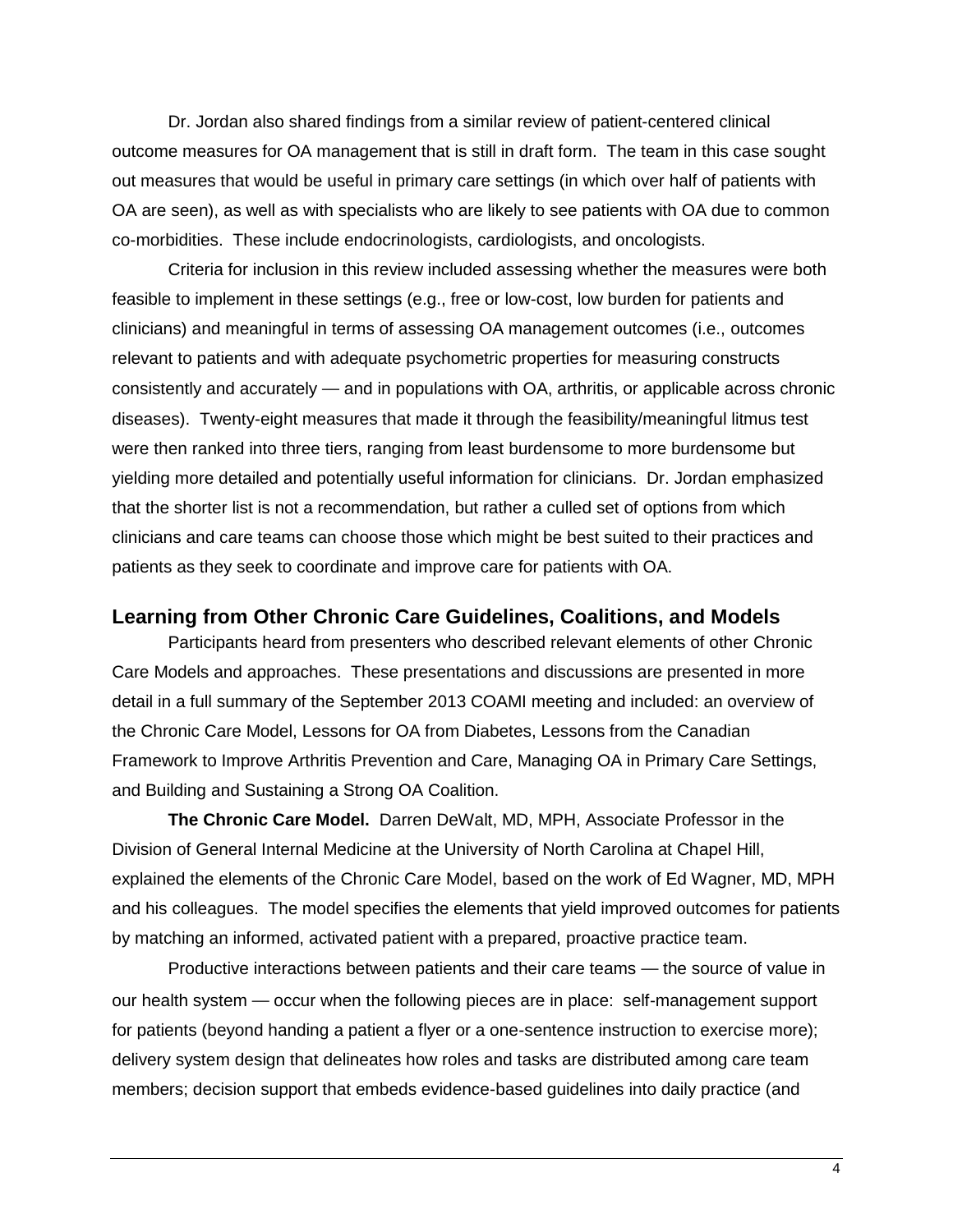shares them with patients), and clinical information systems that provide useful data, prompts, reminders, and support for monitoring and quality improvement. In addition to these features of interactions between patients and providers, the Chronic Care Model also calls for improvements in the broader health care system that surrounds and influences clinical care, as well as the community resources and policies that influence the health of individual patients and of entire populations.

Dr. DeWalt noted how Chronic Care Model elements have been applied to heart failure management, depression, and hypertension, in each case demonstrating better functional and clinical outcomes. Reflecting on aspects of the model that make it particularly relevant for OA, Dr. DeWalt noted that physicians cannot — and should not — do everything, and need to move from a "sage on the stage" perch to being more of a coach or "guide on the side." Care needs to be standardized, Dr. DeWalt added, before it can be optimized — and OA care is far from standardized. Multiple chronic illnesses are the rule, not the exception, making coordinated care according to the Chronic Care Model even more imperative. Finally, he concluded, guidelines are essential, but not sufficient. Learning models that give care teams a mechanism for making changes in practice and adjusting their implementation until they achieve a reliable level of consistency are key.

**Lessons for OA from Diabetes.** M. Sue Kirkman, MD, Professor of Medicine in the Division of Endocrinology and Metabolism at the University of North Carolina, drew on her prior experience at the American Diabetes Association, where she oversaw the Association's development of clinical practice recommendations and consensus reports.

Diabetes, like OA, is common, costly, and causes a significant amount of disability. Dr. Kirkman explained how guidelines for managing diabetes have evolved over time and in response to a changing evidence base. Some features of diabetes care, such as the fact that it is largely self-managed by patients and requires multi-disciplinary teams, made it more naturally aligned with elements of the Chronic Care Model than some other diseases. Still, the evolution of a more patient-centered approach was gradual.

Gradually, diabetes guidelines have become far more nuanced, shifting from specific targets for the "ABCs" of diabetes care (*A*1C under 7percent, *b*lood pressure under 130/80, and LDL *c*holesterol under 100 mg/dl) to a conversation between providers and patients. Current recommendations, Dr. Kirkman said, are more consistent with the Chronic Care Model and patient-centered approaches, calling on providers and patients to decide together on A1C, blood pressure, and cholesterol goals and how best to reach them.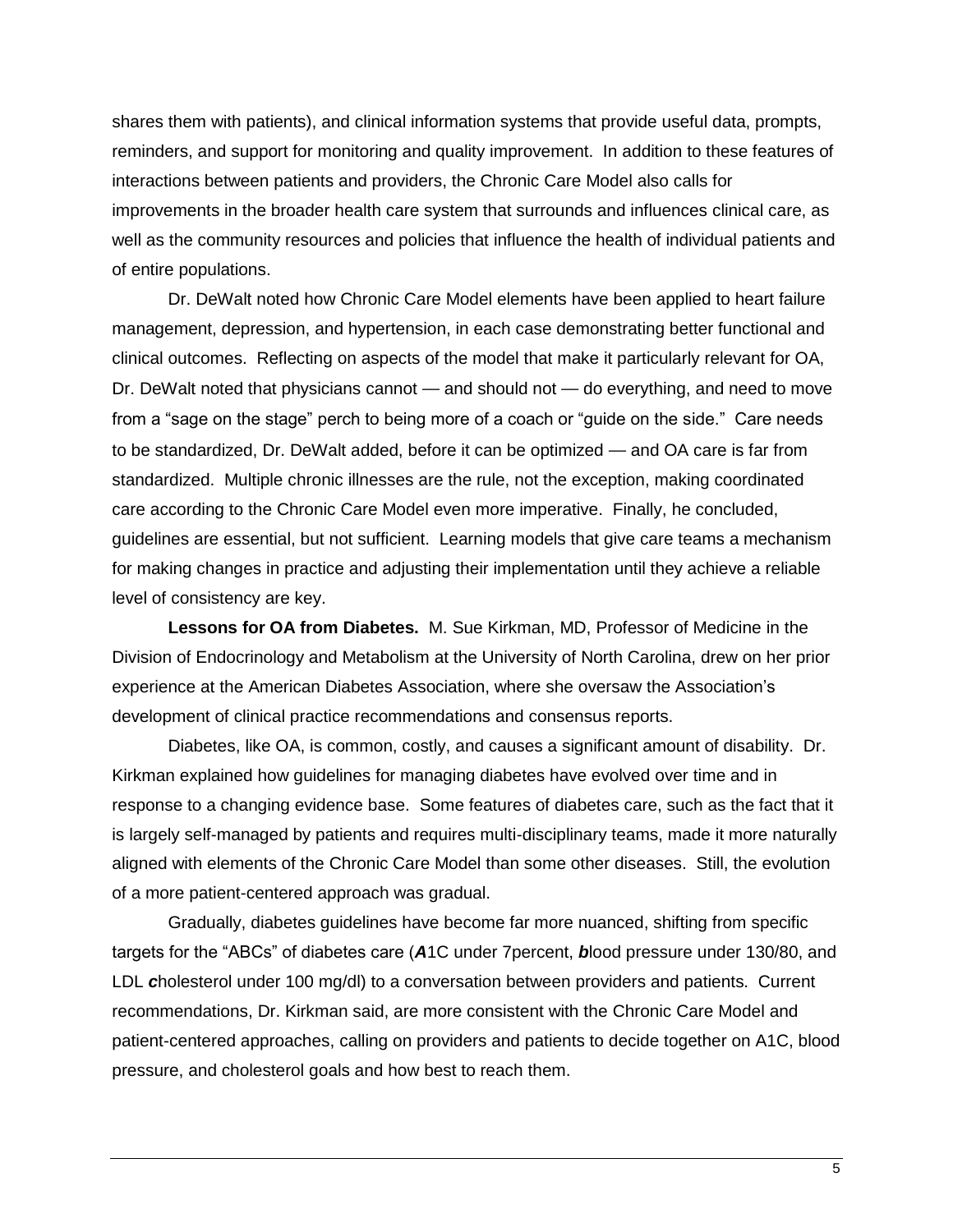Dr. Kirkman summarized several similarities and differences between OA and diabetes, such as an increase in prevalence linked to age and obesity, the common occurrence of comorbidities (particularly between these two chronic conditions), and a "Rodney Dangerfield" syndrome in which both diseases share a certain lack of respect and are not viewed as serious diseases by the public at large.

As they considered care guidelines and recommendations tied to a model of care, Dr. Kirkman cautioned COAMI participants to stay aligned with the available evidence and not move too far ahead of it.

**Lessons from the Canadian Framework to Improve Arthritis Prevention and Care.**  Gillian Hawker, MD, MSc, Professor of Medicine and Rheumatology at the University of Toronto and Physician-in-Chief of Medicine at Women's College Hospital, shared with COAMI members the Canadian experience developing a strong national alliance and framework to improve arthritis prevention and care.

Since its formation in 2002, the Arthritis Alliance of Canada has issued a series of landmark reports promoting awareness of arthritis, detailing its economic and societal burden, making the business case for greater investments in prevention and treatment, outlining a research agenda to address gaps, and setting forth a comprehensive model of care and toolkit for its implementation across Canada.

At every juncture, the Alliance has sought out the participation and voices of patients with arthritis, which has been influential in setting the tone and language of discussions, as well as in setting priorities. One example is greater attention to pain management as a neglected area of research and practice.

The Canadian OA model of care has several key elements relevant to U.S. efforts to develop a similarly comprehensive approach, despite differences in the two health systems. These include:

- incorporating OA prevention into primary care by identifying risk factors (such as weight and prior injury) earlier in the disease process;
- routinely identifying patients with musculoskeletal or joint complaints and noting the degree to which OA has affected their daily lives and activities;
- providing OA educational materials that are accessible and appealing to patients and match their needs;
- customizing approaches to therapy;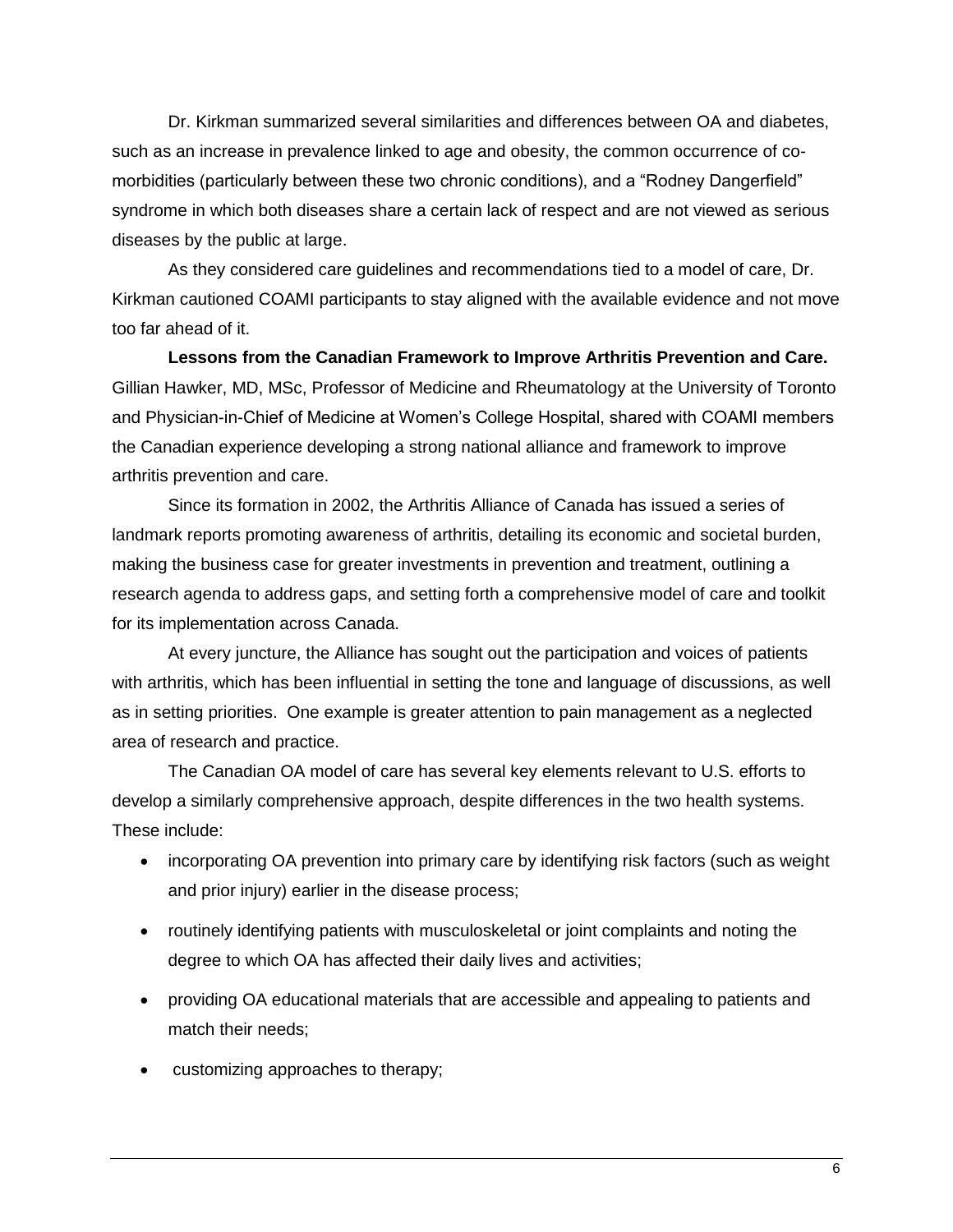- assessing symptoms more accurately and systematically (including pain, fatigue, anxiety, and depression as well as function);
- using stepped decision aids; and
- monitoring response to therapy (especially regarding the symptoms of pain, fatigue, sleep quality, mood, and functional performance).

The tools to implement these elements are not fully developed, but are works in progress — and sources of optimism for Dr. Hawker that the Alliance's achievements will continue.

**Managing OA in Primary Care Settings.** Kelli Allen, PhD, Associate Research Professor in the Department of Medicine at the Duke University Medical Center and Research Health Scientist at the Durham Veteran Administration (VA) Medical Center, is both a health services researcher and exercise physiologist. She summarized preliminary data from the ongoing Patient and Provider Interventions for Managing Osteoarthritis in Primary Care (PRIMO) studies in North Carolina, which are examining OA management in two settings: the VA Medical Center and Duke primary care clinics.

Dr. Allen noted that clinical practice often does not match recommendations especially for the use of conservative, non-pharmacological strategies such as exercise, weight loss, addressing functional issues, or helping patients use assistive devices. A 2009 study found that among patients with symptomatic OA, only 11 percent had seen a physical therapist in the prior year — and the rates were even lower for minority patients and/or those with public or no insurance. Likewise, studies show low overall rates of weight loss counseling, physical activity counseling, and formal arthritis education by clinicians across all age groups of patients with OA, representing missed opportunities for secondary prevention.

The PRIMO studies are designed to assess whether patient and provider interventions for managing OA in primary care settings yield changes in outcomes — primarily pain, stiffness, and joint function, but also physical function, depressive symptoms, physical activity, diet, BMI, coping with pain, fatigue, sleep, and health care use and referrals. These are measured at baseline, and thereafter via brief telephone interviews at 6- and 12-month intervals in the VA studies, and also at 18- and 24-month intervals in the Duke clinics.

The patient intervention consists of telephone calls, materials, and self-management support focused on physical activity, weight management, and cognitive behavioral pain management skills. The provider intervention involves patient-specific treatment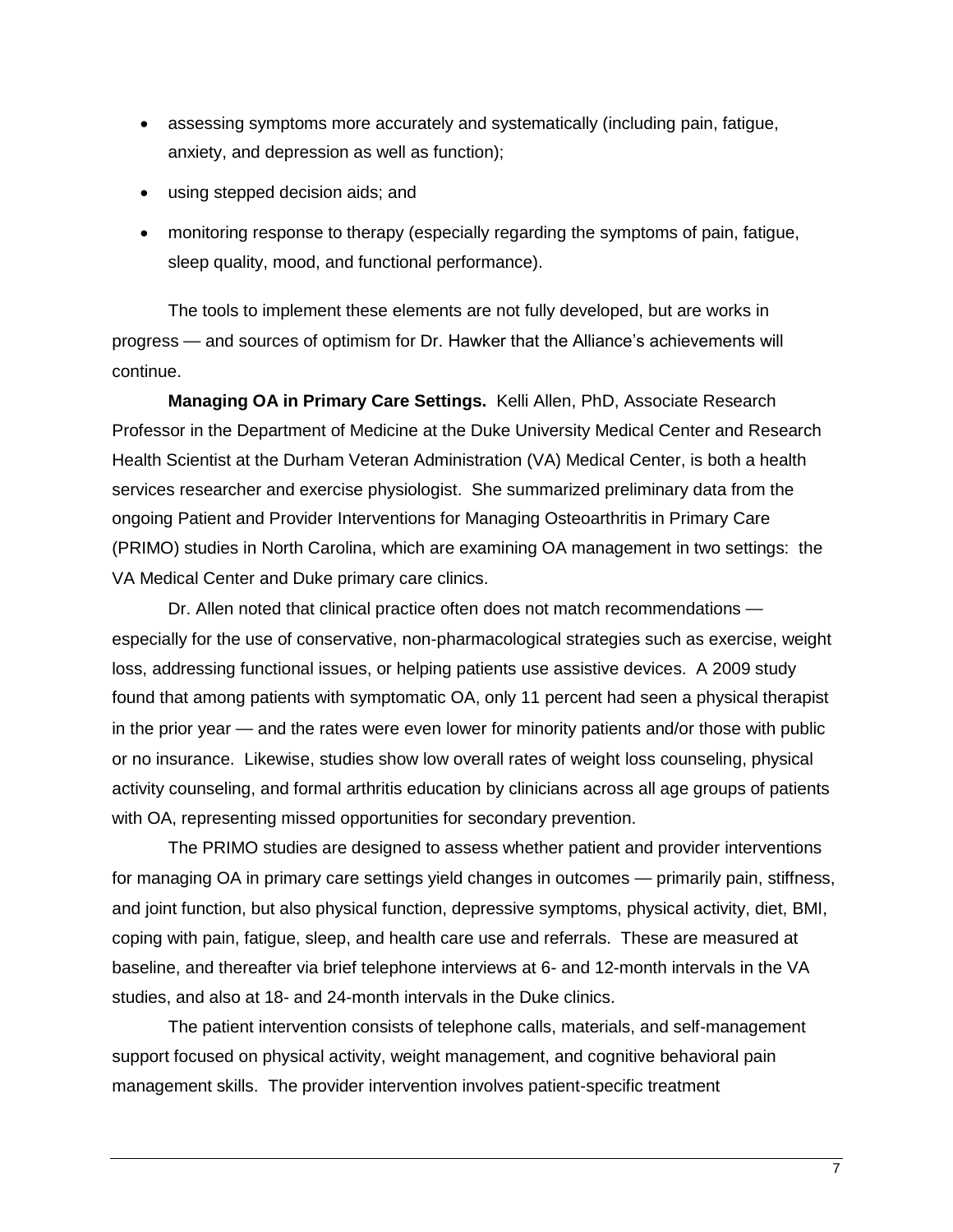recommendations, issued at the point of care (via EMR). These could range from physical therapy and knee braces to medications or surgical referrals, generated by an algorithm.

Although the study results are not complete, the research team is finding some intriguing differences between the two settings (VA and Duke primary care clinics). Of particular concern is a sharp drop-off between treatment recommendations issued to VA providers, and completed consults — especially for physical therapy recommendations (among the 47 percent who received a recommendation, only 14 percent received a consult). Exploring these discrepancies in greater detail is a next step in the analysis.

**Building and Sustaining a Strong OA Coalition.** Patience White, MD, MA, is Vice President of Public Health Policy and Advocacy at the Arthritis Foundation, and also a pediatrician and Professor of Medicine at the George Washington University School of Medicine and Health Sciences. She gave COAMI participants an overview of the OA Action Alliance (OAAA), which was launched in 2011 to focus on the public health and "community resources and policies" segment of the Chronic Care Model, strengthening linkages between community resources and clinical settings.

With support from the Centers for Disease Control and Prevention (CDC) and the Arthritis Foundation, OAAA collaborated with over 70 stakeholders to create the National Public Health Agenda for OA. The Agenda sets forth four key intervention strategies for OA physical activity, weight management, self-management education, and injury prevention — and 10 specific recommendations designed to promote evidence-based interventions, form and strengthen strategic alliances, and initiate research leading to a better understanding of OA. In addition to the National Agenda, OAAA has worked with the Ad Council to communicate messages about opportunities for changing the course of arthritis — especially among Baby Boomers. The group also supports the development of medical decision-making and risk assessment tools.

More recently, OAAA has worked to recruit new members and to strengthen and sustain the coalition. As COAMI continues its complementary initiatives, Dr. White noted that these types of partnerships work best when they mobilize assets, respond to common opportunities, and develop integrated strategies. Encouraging COAMI members to continue to recruit and engage active organizations, diversify funding sources, and keep a tight focus on outcomes, Dr. White quoted Henry Ford: "Coming together is a beginning; keeping together is progress; working together is success."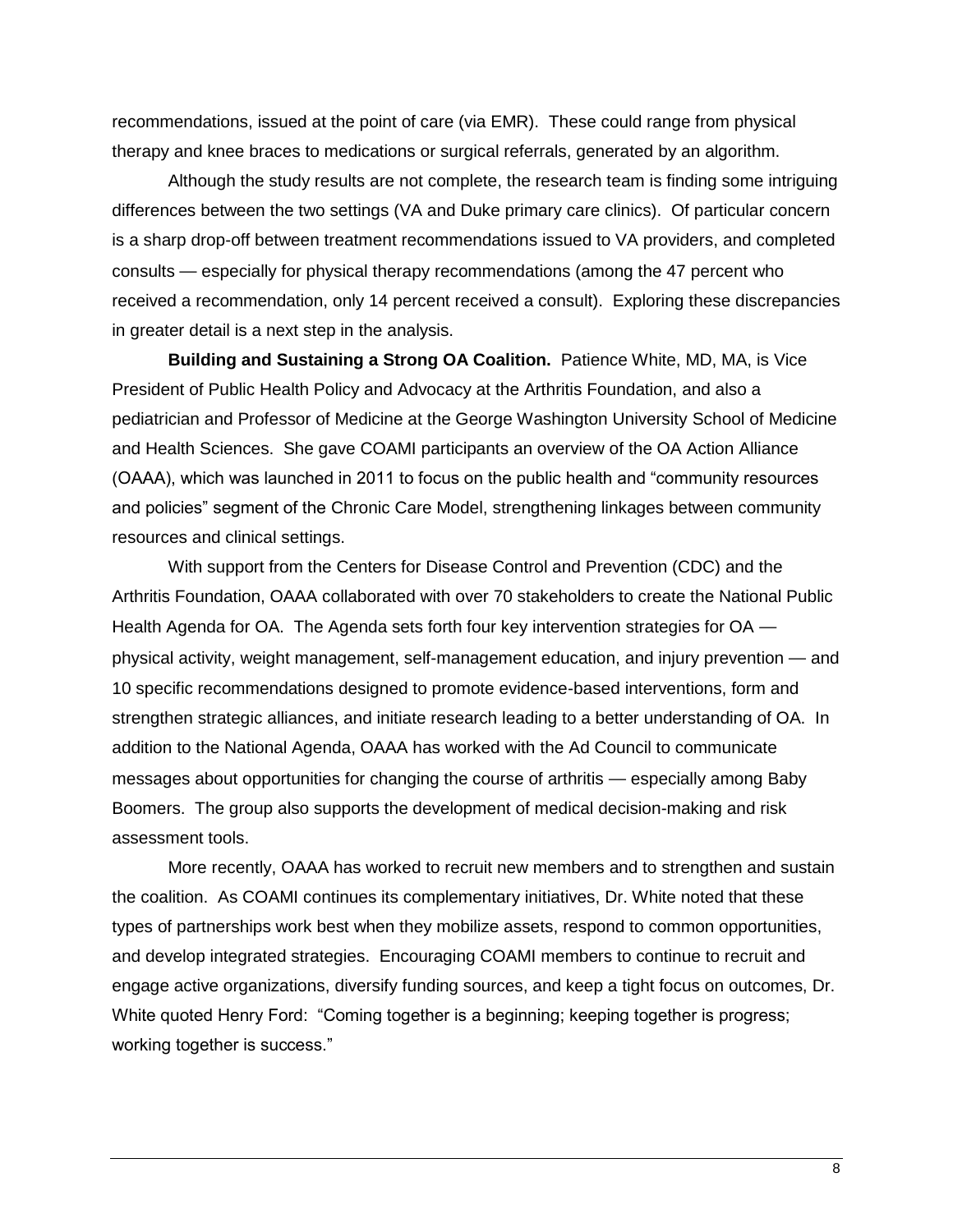# **Obstacles and Opportunities**

In small groups, COAMI meeting participants explored obstacles to a more coordinated approach to OA, as well as opportunities for addressing or circumventing these challenges. These challenges, while multiple and varied, could yield to a coordinated effort, many participants noted. COAMI could help identify, select, and endorse specific tools, some suggested, and offer CME-type modules (to be circulated through professional societies) that would improve skill sets of care team members likely to encounter patients with OA or at risk. The movements towards patient-centered medical homes and use of quality improvement metrics are seen as significant opportunities, as are linking with other partners — in areas such as obesity prevention, pain management, and injury prevention, and with pediatric and adolescent care providers and advocates — who could help reinforce messages about prevention and debunk myths about the inevitability of OA.

In response to the Chronic Care Model and its application to other chronic conditions, participants saw many commonalities that could be usefully applied to OA management. These included:

- Using algorithms and visit planners to elevate OA in discussions of symptoms.
- Making the case that better OA management (using a full team) frees up practice time.
- Using all members of a care team, not just physicians, to strengthen OA management; delineating individual roles to play to each team member's strengths and benefit the patient.
- Linking to public health, health educators, and other community resources.
- Integrating common interventions (such as physical activity and weight management) that address multiple co-morbidities.
- Standardizing care but allowing for customization.
- Starting with non-pharmaceutical interventions (as in Canada).
- Developing better tools for informed decision-making.
- Boosting patient engagement and investing in training for care teams geared to patient engagement.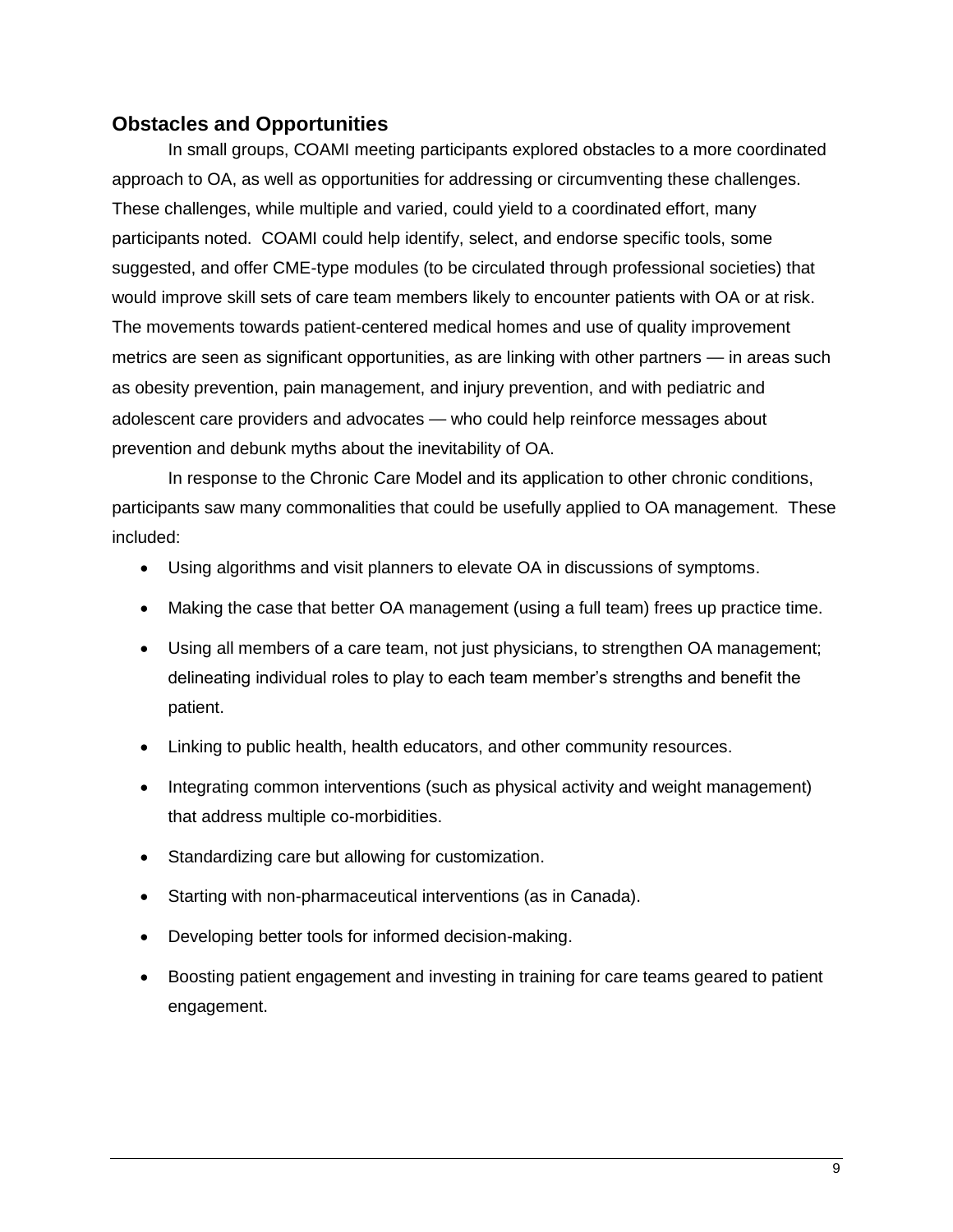## **Towards an OA Model of Care**

Building on these insights and suggestions, COAMI participants identified core components of an OA model of care, which is provided in draft form on the following page. Many of the elements described are "placeholders" and require more detail and work, but the outlines of a model of care for OA — and the tools and resources that could move providers, patients, communities and health systems closer to a more effective ideal — received support from COAMI participants.



**COAMI** 

Next steps for COAMI members will include continuing to refine the consensus guidelines and recommendations summarized by Dr. Jordan and her colleagues, reviewing currently available risk assessment tools, developing new tools (such as a visit planner template for OA, in the context of common co-morbidities such as diabetes and heart disease), reviewing and recommending obesity guidelines appropriate for OA, reviewing pharmacologic treatment guidelines, developing a related CME activity, proposing a variety of training modules to disseminate current guidelines and a more complete version of the OA model of care, and